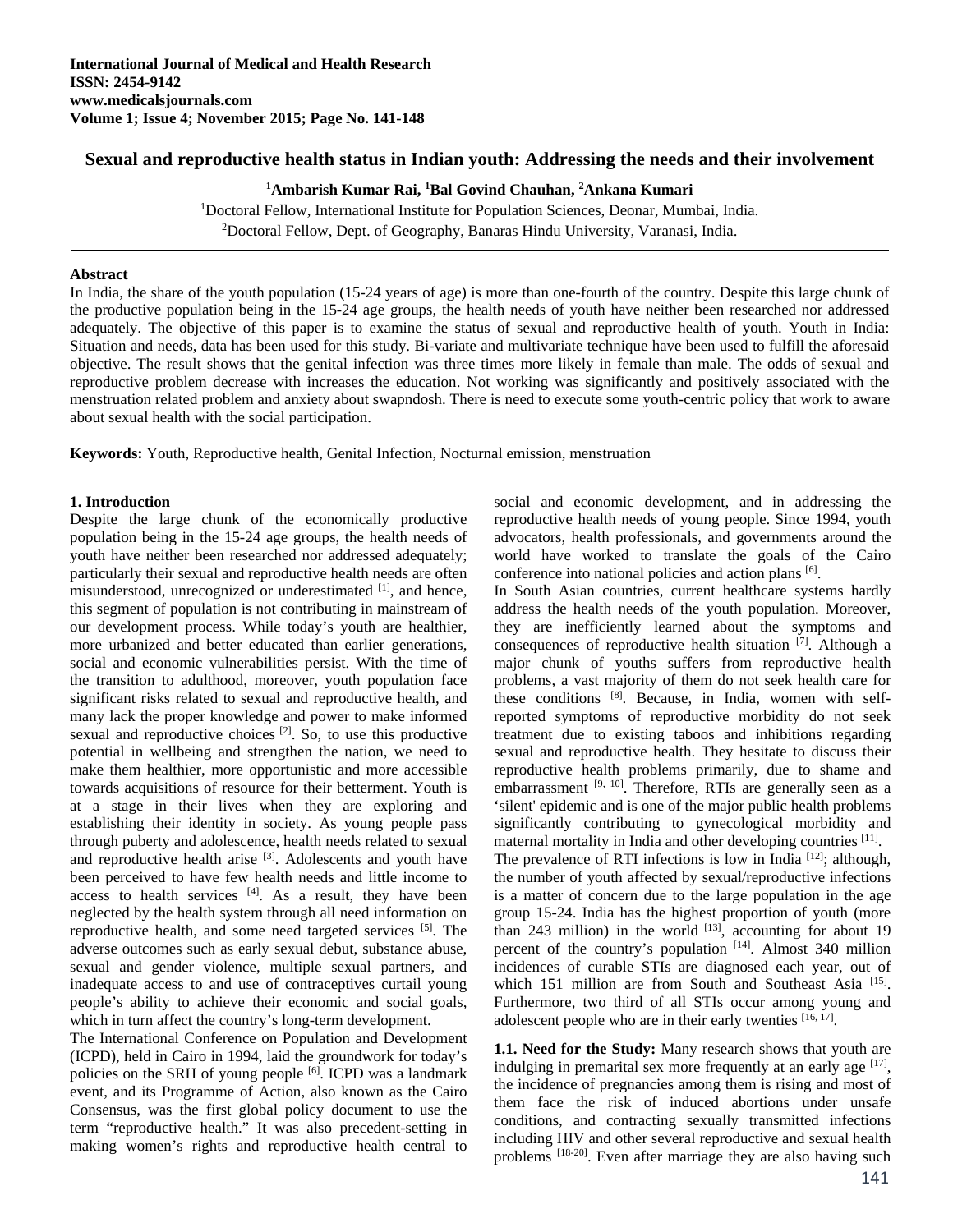problems, but their health seeking behavior is either less exposure towards health services or not sufficient services are available <sup>[21-23]</sup>. So for that, it feels a strong requisites to create a supportive environment that would positively influence knowledge, attitude, perceptions, skills and behavior of youth and also help in increasing access and use of sexual and reproductive health services. This enforce to make research to understand the need of sexual and reproductive health services and to search the easiest way through they will find more communicable towards their family, society and health providers regarding their sexual and reproductive health problems. The prime objective of this paper is to examine the status of sexual and reproductive health of youth population and their treatment seeking behavior.

A limited number of studies have focused on reproductive tract infections (RTI) or sexually transmitted diseases (STIs) among adolescent women in developing countries such as India [24, 25]. Similarly, very few attempts have been made to study the health seeking behavior for reproductive morbidity of youth in India [24-27]. As above most of the studies are micro-level data. Therefore, the present study focuses on prevalence and treatment-seeking behavior of sexual and reproductive health among youth using a national level large-scale data with a particular attention to different categories of perceived RSH problem and treatment-seeking behavior in India along with its six states.

## **2. Methods and Materials**

**2.1. Source of Data:** Youth in India: Situation and needs data has been used which was conducted during 2006-07<sup>[28]</sup>. The Youth Study focused on married and unmarried young women and unmarried young men aged 15-24 and, because of the paucity of married young men in the younger ages, married men aged 15-29, in both rural and urban settings. The main objectives were to identify key transitions experienced by youth, including those pertaining to education, workforce participation, sexual activity, marriage, health and civic participation. The study was conducted in Andhra Pradesh, Bihar, Jharkhand, Maharashtra, Rajasthan and Tamil Nadu. These states were purposively selected to represent the different geographic and socio-cultural regions within the country. The study comprised three phases and included both a survey and qualitative data gathering exercises prior to and after the survey. The surveys were undertaken in a phased manner and took place between January 2006 and April 2008. In all, 58,728 young people were contacted, of which a total of 50,848 married and unmarried young women and men were successfully interviewed.

**2.2. Methodology:** Bi-variate and multivariate technique have been used to fulfill the aforesaid objective. Bi-variate analysis used to examine the prevalence of sexual and reproductive health status of the youth population. Logistic regression was applied to examine the determinant of sexual and reproductive health among the youth population. To examine the significant impact of the socioeconomic and demographic characteristic on their treatment of sexual and reproductive health status chisquare test have employed.

**2.3 Dependent Variable:** For defining the status of sexual and reproductive health problems in youth, we have considered three important independent variables (which had taken in youth survey in India 2006-07) are *"Symptoms of genital* 

*infection in last 3 months"*, *"Anxiety about swapnadosh/ nocturnal emission in last 12 months"*, *"Menstrual problems in last 3 months"*. For analysis purposes, all above mentioned dependent variables categorized into binary/dichotomous form.

## **3. Results**

**3.1.** *Percentage distribution of youth by their background characteristics:* Table 1 depicts sample characteristics of the youth population by selected background variables. About 52.4 percent youth were younger than 19 years of age, and more than half respondent were unmarried. More than two-third sample was from female category. The majority of respondent were residing in rural areas, and every one in five had no formal education. Only 40% of youth were educated up to secondary level. In terms of religion and social group, the majority of the respondents believed in Hindu and about two eight were from SC/ST/VJT group. More than half of the respondents were not working. Majorities were from the rich wealth quintile and were from the Maharashtra states.

**Table 1:** Percentage distribution of youth, men and women (15-24 years of age) by background characteristics

| <b>Background Characteristics</b>   | $\mathcal{V}_{\mathbf{0}}$ | Total (n) |
|-------------------------------------|----------------------------|-----------|
| <b>Age of Youth</b>                 |                            |           |
| 15-19 years                         | 52.4                       | 25041     |
| $20-24$ years                       | 47.6                       | 20514     |
| Sex                                 |                            |           |
| Male                                | 31.6                       | 14281     |
| Female                              | 68.4                       | 31274     |
| <b>Place of Residence</b>           |                            |           |
| Urban                               | 29.7                       | 21459     |
| Rural                               | 70.3                       | 24096     |
| <b>Marital Status of Respondent</b> |                            |           |
| Married                             | 43.6                       | 16671     |
| Unmarried                           | 56.4                       | 28884     |
| Religion                            |                            |           |
| Hindu                               | 84.0                       | 37384     |
| Muslim                              | 10.0                       | 5275      |
| Others                              | 6.0                        | 2896      |
| <b>Caste of the Respondent</b>      |                            |           |
| SC/ST/VJT                           | 28.4                       | 12332     |
| <b>OBC</b>                          | 50.2                       | 23087     |
| General                             | 21.4                       | 9878      |
| <b>Education Level</b>              |                            |           |
| No Education                        | 19.9                       | 7972      |
| Primary                             | 6.8                        | 3006      |
| Secondary                           | 39.6                       | 17937     |
| Middle                              | 24.6                       | 11901     |
| Higher                              | 9.1                        | 4739      |
| <b>Wealth Index</b>                 |                            |           |
| Poorest                             | 15.3                       | 5629      |
| Poor                                | 18.4                       | 7217      |
| Middle                              | 20.8                       | 9142      |
| Rich                                | 23.1                       | 10835     |
| Richest                             | 22.3                       | 12732     |
| <b>Work Status</b>                  |                            |           |
| Working                             | 48.8                       | 20215     |
| Not working                         | 51.2                       | 25313     |
| <b>State</b>                        |                            |           |
| Rajasthan                           | 14.5                       | 8961      |
| Bihar                               | 19.5                       | 7471      |
| Jharkhand                           | 6.6                        | 8051      |
| Maharashtra                         | 24.3                       | 6824      |
| Andhra Pradesh                      | 19.6                       | 7327      |
| Tamil Nadu                          | 15.5                       | 6921      |
| Total                               | 100                        | 45555     |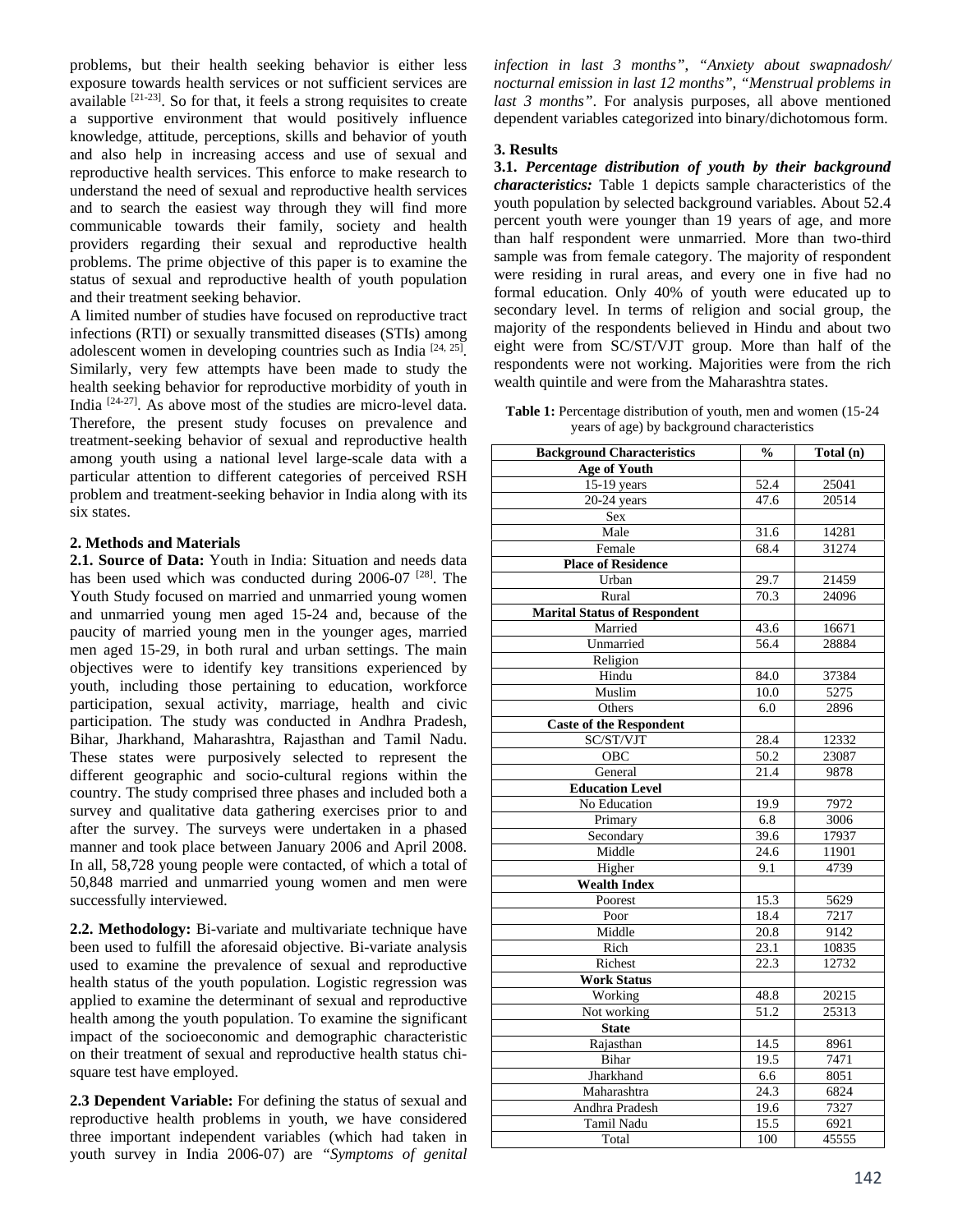**3.2.** *Menstruation problem, worry/anxiety about swapndosh /nocturnal emission and symptoms of genital infection among*  Youth: Overall, 12.3 percent women reported they have experience of menstruation-related problem in last three month prior to the survey (*Table 2*). Younger women belonged to rural areas, unmarried women, higher educated; women belonged to General caste, from the poorest household, working women and in Maharashtra states more women reported the menstruation related problem. About 13 percent

women less than 19-year-old had experience menstruation related problem. 12.5 percent women from rural area, 13.5 percent unmarried women, 13.3 percent women from poorest wealth group,13.2 percent working women and 20 percent women from Maharashtra reported that they have ever faced menstruation related problem in last 3 month prior to the survey. Similarly, 22.5 percent youth men reported they have experience of worry/ anxiety about nocturnal emission in last 12 month prior to the survey.

| Table 2: Percentage of youth population, men and women (15-24 year of ages) experienced Menstruation problem <sup>1</sup> , worry/anxiety about |
|-------------------------------------------------------------------------------------------------------------------------------------------------|
| swapndosh <sup>2</sup> and symptoms of genital infection <sup>3</sup>                                                                           |

|                                   |                  | Menstrual related problem <sup>1</sup> |                   | Anxiety about swapndosh <sup>2</sup> | Symptoms of genital infection <sup>3</sup> |             |  |
|-----------------------------------|------------------|----------------------------------------|-------------------|--------------------------------------|--------------------------------------------|-------------|--|
| <b>Background Characteristics</b> | $\frac{9}{6}$    | $\mathbf n$                            | $\frac{9}{6}$     | $\mathbf n$                          | (%)                                        | $\mathbf n$ |  |
| Age of the Youth                  |                  |                                        |                   |                                      |                                            |             |  |
| $15-19$ years                     | 12.7             | 17584                                  | 23.8              | 7457                                 | 11.3                                       | 25041       |  |
| $20-24$ years                     | 11.9             | 13690                                  | 21.0              | 6824                                 | 14.7                                       | 20514       |  |
| <b>Place of Residence</b>         |                  |                                        |                   |                                      |                                            |             |  |
| Urban                             | 11.9             | 13976                                  | $\overline{2}6.4$ | 7483                                 | 10.0                                       | 21459       |  |
| Rural                             | 12.5             | 17298                                  | 20.8              | 6798                                 | 14.1                                       | 24096       |  |
| <b>Sex</b>                        |                  |                                        |                   |                                      |                                            |             |  |
| Male                              |                  |                                        |                   |                                      | 4.5                                        | 14281       |  |
| Female                            |                  |                                        |                   |                                      | 16.8                                       | 31274       |  |
| <b>Marital Status</b>             |                  |                                        |                   |                                      |                                            |             |  |
| Married                           | 11.3             | 13912                                  | 8.8               | 2759                                 | 18.0                                       | 16671       |  |
| Unmarried                         | 13.5             | 17362                                  | 25.9              | 11522                                | 9.0                                        | 28884       |  |
| <b>Education Level</b>            |                  |                                        |                   |                                      |                                            |             |  |
| No Education                      | 10.5             | 6857                                   | 13.9              | 1115                                 | 16.8                                       | 7972        |  |
| Primary                           | 12.1             | 2217                                   | 18.4              | 789                                  | 15.2                                       | 3006        |  |
| Secondary                         | 12.9             | 11987                                  | 22.1              | 5950                                 | 13.1                                       | 17937       |  |
| Middle                            | 13               | 7290                                   | 24.8              | 4611                                 | 10.5                                       | 11901       |  |
| Higher                            | 13.8             | 2923                                   | 26.2              | 1816                                 | 8.0                                        | 4739        |  |
| Religion                          |                  |                                        |                   |                                      |                                            |             |  |
| Hindu                             | 12.2             | 25356                                  | 22.3              | 12028                                | 12.9                                       | 37384       |  |
| Muslim                            | 11.9             | 3746                                   | $\overline{21.3}$ | 1529                                 | 13.3                                       | 5275        |  |
| Others                            | 14.8             | 2172                                   | 27.5              | 724                                  | 12.5                                       | 2896        |  |
| <b>Caste</b>                      |                  |                                        |                   |                                      |                                            |             |  |
| SC/ST/VJT                         | 13.7             | 8423                                   | 22.4              | 3909                                 | 13.5                                       | 12332       |  |
| OBC                               | 10.9             | 16049                                  | 22.2              | 7038                                 | 13.5                                       | 23087       |  |
| General                           | 13.5             | 6641                                   | 22.9<br>3237      |                                      | 10.9                                       | 9878        |  |
| <b>Wealth Index</b>               |                  |                                        |                   |                                      |                                            |             |  |
| Poorest                           | 13.3             | 4327                                   | $\overline{20.7}$ | 1301                                 | 16.4                                       | 5629        |  |
| Poor                              | 11.6             | 5080                                   | 20.8              | 2131                                 | 14.4                                       | 7217        |  |
| Middle                            | 12.3             | 6356                                   | $\overline{21.1}$ | 2783                                 | 13.2                                       | 9142        |  |
| Rich                              | 11.8             | 7128                                   | 22.9              | 3706                                 | 11.4                                       | 10835       |  |
| Richest                           | 12.7             | 8371                                   | 25.6              | 4359                                 | 10.5                                       | 12732       |  |
| <b>Work Status</b>                |                  |                                        |                   |                                      |                                            |             |  |
| Working                           | 13.2             | 11104                                  | 21.9              | 9111                                 | 12.3                                       | 20215       |  |
| Not Working                       | 11.7             | 20158                                  | 23.7              | $\frac{1}{5155}$                     | 13.4                                       | 25313       |  |
| <b>State</b>                      |                  |                                        |                   |                                      |                                            |             |  |
| Rajasthan                         | 6.0              | 5987                                   | 17.7              | 2974                                 | 11.6                                       | 8961        |  |
| Bihar                             | 11.3             | 5529                                   | 18.5              | 1942                                 | 17.4                                       | 7471        |  |
| Jharkhand                         | 11.5             | 5414                                   | 19.8              | 2637                                 | 15.2                                       | 8051        |  |
| Maharashtra                       | 20.0             | 4488                                   | 28.0              | 2336                                 | 11.9                                       | 6824        |  |
| Andhra Pradesh                    | 11.7             | 4848                                   | 18.2              | 2479                                 | 8.0                                        | 7327        |  |
| Tamil Nadu                        | $\overline{9.0}$ | 5008                                   | 29.8              | 1913                                 | 15.2                                       | 6921        |  |
| Total                             | 12.3             | 31274                                  | 22.5              | 14281                                | 12.9                                       | 45555       |  |

Note: <sup>1</sup>menstrual problem among women (15-24 years of age) in last 3 month prior to the survey;<br><sup>2</sup>Anxiety about swapnadosh/nocturnal emission among men in last 12 months prior to the survey and,<br><sup>3</sup>Symptoms of genital in

Younger men belonged to urban areas, unmarried men, belonged to higher education; men belonged to other religion, from richest household, not working men from Tamil Nadu

states more men reported worry/anxiety about nocturnal emission. About 24 percent men less than 19-year-old had experience worry/anxiety about nocturnal emission. 26.4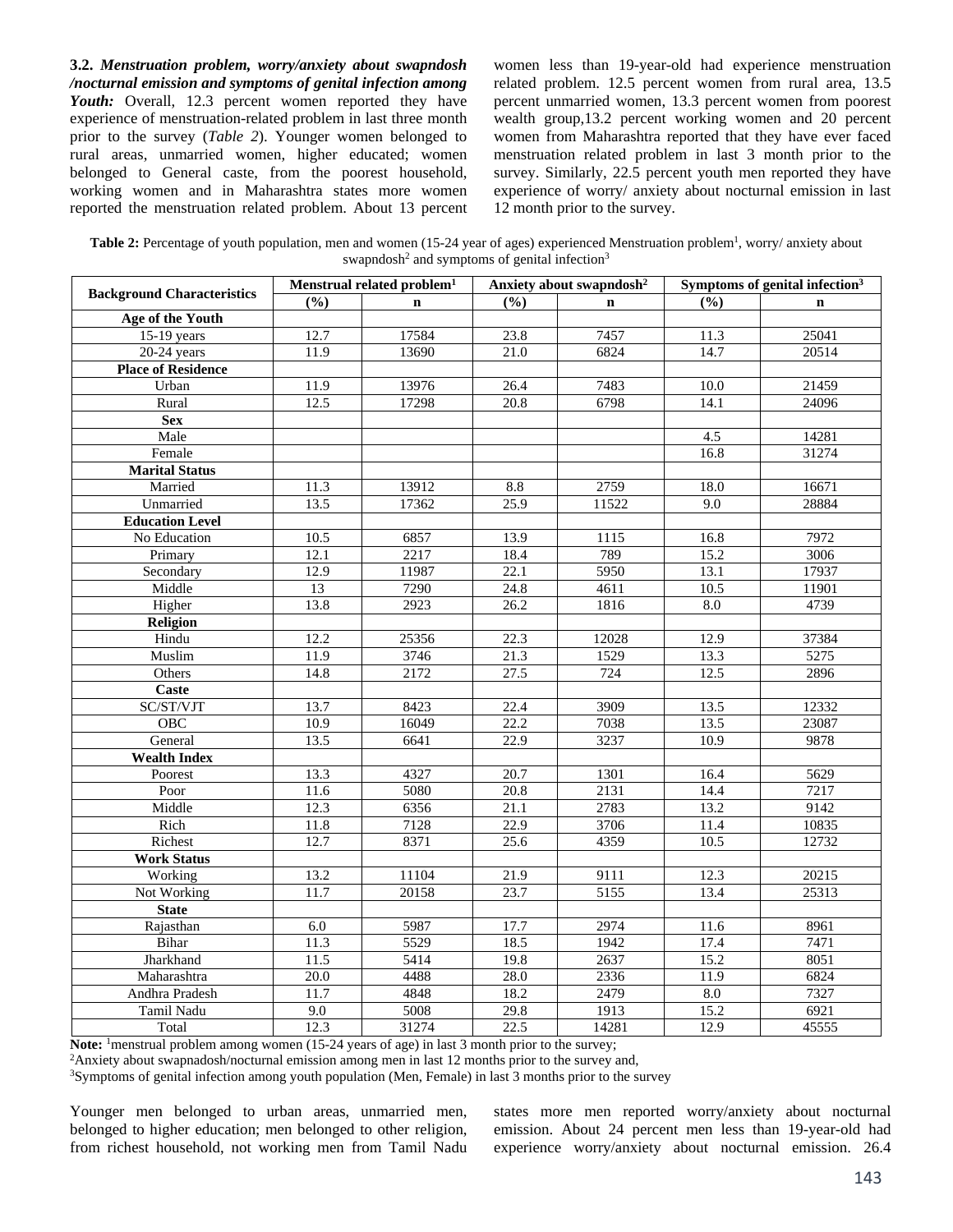percent men from urban area, about 26 percent unmarried men, 26.2 percent higher educated men; 27.5 percent men belonged to other religion, about 24 percent was not working men and about 30percent men from Tamil Nadu reported that they have ever faced worry/anxiety about nocturnal emission in last 12 month prior to the survey. In total, 12.9 percent youth reported that they have experience of symptoms of genital infection in last three months given in table 4. Youth population belonged to rural areas, female sex, married, with no education; Hindu religion youth, from poorest household, not working, youth population from Bihar have reported they have genital infection in last 3 month prior to the survey.

Those women (age 15-24 year) who had the problem related to menstruation the treatment-seeking behavior of their given in the table number 3. Overall, 50.9 percent women gone for the maturation related problem. From the table, it can be seen that only 57percent women gone for the treatment in the age group 20-24 and about 46 percent in the age group 15-19. 63 percent women went for the treatment from the urban area and only about 46 percent women from the rural area were gone for the treatment. 53 percent married, 57 percent women belonged to other religion and women belong to general caste category went for the treatment, those had maturation problem. 40 percent women with no education and 68 percent women with higher education had gone for the treatment for menstruation problem. Those women, who were currently working, about 47 percent went for the treatment and those who are not currently working about 54 percent gone for the treatment. 65.5 percent women from richest wealth index gone for the menstruation treatment very less number of women (37.1 percent) gone for the treatment from the poorest wealth index. 57.9 percent women from Tamil Nadu, followed by Andhra Pradesh (57.2 percent) and Maharashtra (56.7 percent) gone for the menstruation treatment and least in the Bihar 35.6 percent.

Similarly, overall, 54.2 percent men gone for the treatment for nocturnal emission related problem. From the table it can be seen that only 53percent men gone for the treatment in the age

group 15-19 and about 55.7 percent in the age group 20-24. 56.8 percent men went for the treatment from the urban area and only about 52.7 percent men from the rural area were gone for the treatment. 44.2 percent married, 54.7 percent men belonged to Hindu religion and men belong to OBC caste category gone for the treatment, those who had the nocturnal emission problem. 31 percent men with no education and 60.2 percent men with higher education had gone for the treatment for nocturnal emission related problem. Those men, who were currently working, about 53.6 percent went for the treatment and those who are not currently working about 55.2 percent gone for the treatment. 62 percent men from richest wealth index had gone for the treatment less number of men (43.9 percent) gone for the treatment from the poorest wealth index. 71.6 percent men from Tamil Nadu, followed by Andhra Pradesh (59.9 percent) and Maharashtra (55.1 percent) gone for the nocturnal emission treatment and least in the Bihar 35.7 percent young men had gone for the treatment.

**3.3.** *The youth, those had gone for treatment for Menstruation problem, worry/ anxiety about nocturnal emission and symptoms of genital infection:* Treatment seeking behavior for genital infection is also given in Table 3. Overall, 49.6 percent youth had gone for the treatment for any genital infection related problem. From the table it can be seen that only 47.2 percent youth gone for the treatment in the age group 15-19 and about 51.7 percent in the age group 20-24. 49.5 percent men gone for the treatment from the urban area and about 49.6 percent youth from the rural area were gone for the treatment. 48.6 percent married, 62.4 percent youth belonged to Muslim religion and 52.8 percent youth belong to OBC caste group went for the treatment, those who had any genital related infection/problem. 34.8 percent youth with no education and 64.2 percent youth with higher education had gone for the treatment for any genital related infection/problem.

Table 3: Percentage of youth population, men and women (15-24 year of ages) who had gone for treatment for Menstruation problem<sup>1</sup>, worry/ anxiety about swapndosh<sup>2</sup> and symptoms of genital infection<sup>3</sup>

| <b>Background</b>         | <b>Treatment for</b> | <b>Treatment for Anxiety about nocturnal</b> | <b>Treatment for genital</b> |
|---------------------------|----------------------|----------------------------------------------|------------------------------|
| <b>Characteristics</b>    | menstruation         | emission                                     | infection                    |
| Age of youth              | $(49.989)$ ***       | $(2.306)$ ns                                 | $(1.775)$ ns                 |
| 15-19 years               | 45.6                 | 53.0                                         | 47.2                         |
| $20-24$ years             | 57.0                 | 55.7                                         | 51.7                         |
| <b>Place of Residence</b> | $(103.707)$ ***      | $(5.096)^*$                                  | 0.0                          |
| Urban                     | 63.8                 | 56.8                                         | 49.5                         |
| Rural                     | 45.7                 | 52.7                                         | 49.6                         |
| <b>Sex</b>                |                      |                                              | $(38.876)$ ***               |
| Male                      |                      | $\overline{\phantom{a}}$                     | 63.9                         |
| Female                    |                      | $\overline{\phantom{a}}$                     | 42.0                         |
| <b>Marital Status</b>     | $(10.138)$ ***       | $(11.325)$ ***                               | $-0.461$                     |
| Married                   | 53.4                 | 44.2                                         | 48.6                         |
| Unmarried                 | 48.3                 | 55.1                                         | 51.0                         |
| <b>Religion</b>           | $(9.375)*$ ***       | $(2.079)$ ns                                 | $(9.088)$ ***                |
| Hindu                     | 49.7                 | 54.7                                         | 49.3                         |
| Muslim                    | 54.8                 | 50.4                                         | 62.4                         |
| Others                    | 57.6                 | 53.0                                         | 35.0                         |
| Caste                     | $(32.077)*$ ***      | $(11.863)$ ***                               | $(2.974)$ ns                 |
| SC/ST/VJT                 | 49.2                 | 55.6                                         | 48.3                         |
| <b>OBC</b>                | 47.6                 | 56.0                                         | 52.8                         |
| General                   | 58.9                 | 48.5                                         | 45.4                         |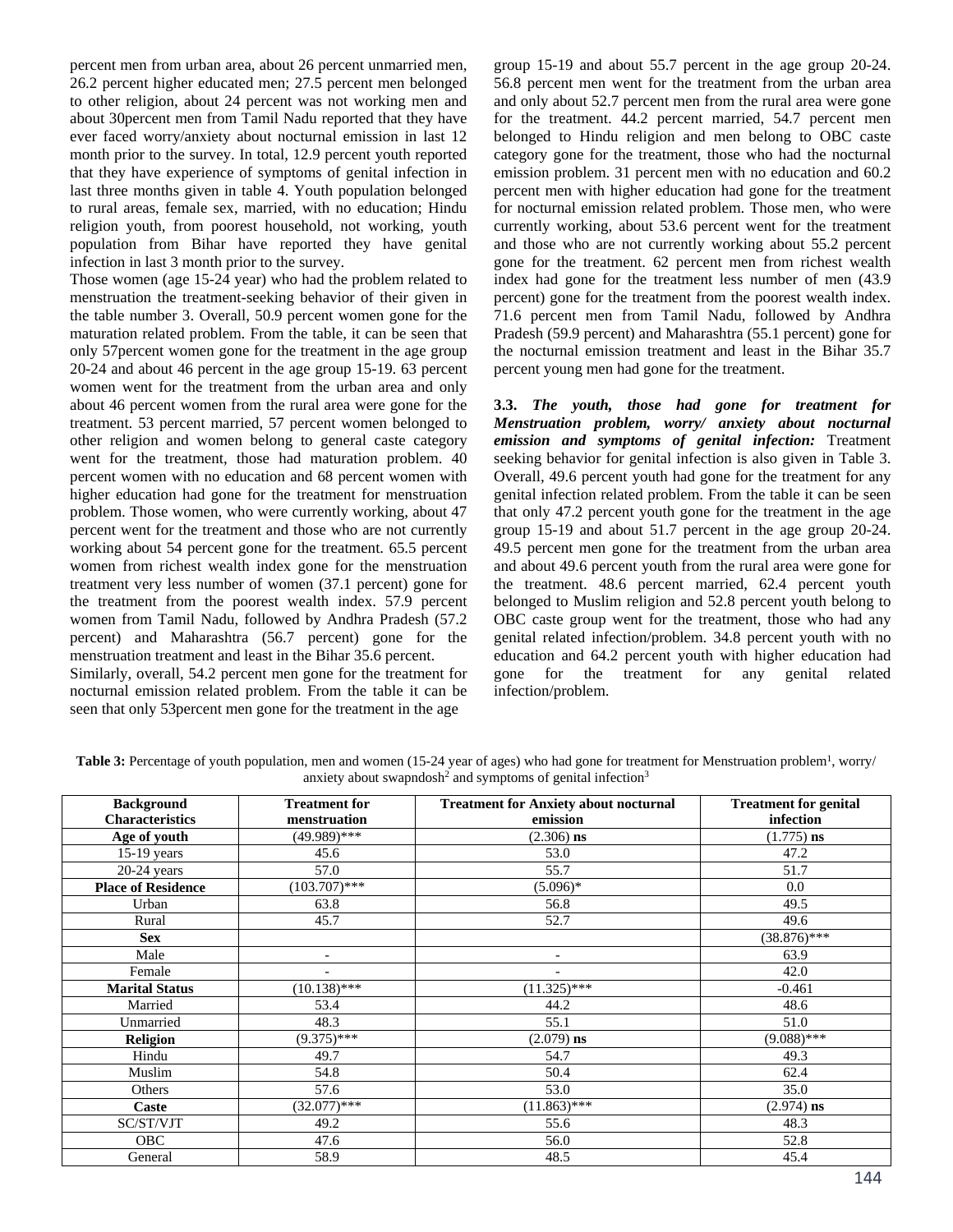| <b>Education Level</b> | $(108.304)$ *** | $(56.571)$ ***  | $(39.923)***$   |
|------------------------|-----------------|-----------------|-----------------|
| No Education           | 40.1            | 31.1            | 34.8            |
| Primary                | 44.2            | 43.9            | 38.4            |
| Secondary              | 49.3            | 53.3            | 53.2            |
| Middle                 | 58.7            | 58.1            | 64.2            |
| Higher                 | 68.2            | 60.2            | 47.7            |
| <b>Work Status</b>     | $(20.031)$ ***  | $(-0.793)$ ns   | $(0.016)$ ns    |
| Working                | 46.6            | 53.6            | 49.8            |
| Not working            | 53.9            | 55.2            | 49.4            |
| <b>Wealth Index</b>    | $(184.661)$ *** | $(58.688)$ ***  | $(58.688)$ ***  |
| Poorest                | 37.1            | 43.9            | 49.7            |
| Poor                   | 40.5            | 44.8            | 38.8            |
| Middle                 | 46.7            | 55.2            | 52.6            |
| Rich                   | 59.3            | 56.4            | 48.9            |
| Richest                | 65.5            | 62.0            | 64.0            |
| <b>State</b>           | $(131.998)$ *** | $(174.416)$ *** | $(174.416)$ *** |
| Rajasthan              | 37.0            | 49.0            | 63.3            |
| Bihar                  | 35.6            | 35.7            | 43.3            |
| Jharkhand              | 41.4            | 40.3            | 47.0            |
| Maharashtra            | 56.7            | 55.1            | 47.9            |
| Andhra Pradesh         | 57.2            | 59.9            | 69.0            |
| Tamil Nadu             | 57.9            | 71.6            | 61.2            |
| Total                  | 50.9            | 54.2            | 49.6            |

**Note:** <sup>1</sup>menstrual problem among women (15-24 years of age) in last three month prior to the survey; <sup>2</sup>Anxiety about *swapnadosh*/nocturnal emission among men in last 12 months prior to the survey, and

**<sup>3</sup>**Symptoms of genital infection among youth population (Men, Female) in last three months prior to the survey

Figures in parentheses are the  $x^2$  statistics;  $x^2$  test applied for each variable.

Levels of significance:  $* p < 0.01$ ;  $** p < 0.05$ ;  $** p < 0.10$ ;

**ns**: not significant

There was no much differential in currently working and not working category youth in treatment seeking. 49.8 percent currently working youth and 49.4 percent not working the youth had gone for the treatment for any genital infection/problem. 64 percent youth population from richest wealth index had gone for the treatment and youth belong to poorer wealth index only49.7 percent gone for the treatment. 69 percent youth population from Andhra Pradesh followed by Rajasthan (63.3 percent) and Tamil Nadu (61.2 percent) gone for the genital infection treatment and least in the Bihar 43.3 percent youth population were gone for the treatment.

**3.4.** *Determinant of sexual and reproductive health problem (Menstrual, Anxiety about nocturnal emission and Genital Infection) among youth population:* The result of odds ratios and confidence intervals from the logistic regression analysis for all three sexual and reproductive health indicators is presented in Table 4. Compared with younger youth, the older youth was significantly more likely to have genital infection. The odds of sexual and reproductive health were more in the rural area than the urban area. The genital infection was three times more likely in female than male. The odds of sexual and reproductive problem decrease with increases the education level.

**Table 4:** Binary Logistic Regression Models Showing Odds Ratio (OR) and Confidence Interval (CI) for sexual and reproductive health problem (Menstrual<sup>1</sup>, Anxiety about swapndosh<sup>2</sup> and Genital Infection<sup>3</sup>) for youth population (Aged 15–24 Years) in last 3 and 12 months prior to the survey, 2007-08, India

|                                   | <b>Menstrual</b> |       | <b>Anxiety about nocturnal emission</b> |            |       | <b>Genital Infection</b> |            |       |       |
|-----------------------------------|------------------|-------|-----------------------------------------|------------|-------|--------------------------|------------|-------|-------|
| <b>Background Characteristics</b> | <b>OR</b>        | 95%CI |                                         | <b>OR</b>  | 95%CI |                          | <b>OR</b>  | 95%CI |       |
| Age of Youth                      |                  |       |                                         |            |       |                          |            |       |       |
| 15-19®                            |                  |       |                                         |            |       |                          |            |       |       |
| $20 - 24$                         | 0.972            | 0.887 | 1.065                                   | 0.921      | 0.834 | 1.016                    | $1.218***$ | 1.133 | 1.309 |
| <b>Place of Residence</b>         |                  |       |                                         |            |       |                          |            |       |       |
| Urban <sup>®</sup>                |                  |       |                                         |            |       |                          |            |       |       |
| Rural                             | $0.871***$       | 0.800 | 0.948                                   | 1.042      | 0.949 | 1.144                    | $1.216***$ | 1.137 | 1.301 |
| <b>Sex</b>                        |                  |       |                                         |            |       |                          |            |       |       |
| Male®                             |                  |       |                                         |            |       |                          |            |       |       |
| Female                            |                  |       |                                         |            |       |                          | $3.555***$ | 3.246 | 3.894 |
| <b>Marital Status</b>             |                  |       |                                         |            |       |                          |            |       |       |
| Married ®                         |                  |       |                                         |            |       |                          |            |       |       |
| Unmarried                         | $0.908*$         | 0.828 | 0.996                                   | $0.289***$ | 0.249 | 0.336                    | $0.642***$ | 0.596 | 0.691 |
| <b>Education Status</b>           |                  |       |                                         |            |       |                          |            |       |       |
| No Education <sup>®</sup>         |                  |       |                                         |            |       |                          |            |       |       |
| Primary                           | 0.926            | 0.789 | 1.088                                   | $0.808*$   | 0.627 | 1.040                    | $1.147**$  | 1.015 | 1.295 |
| Secondary                         | $0.883*$         | 0.788 | 0.990                                   | $0.749***$ | 0.618 | .907                     | $1.172***$ | 1.074 | 1.279 |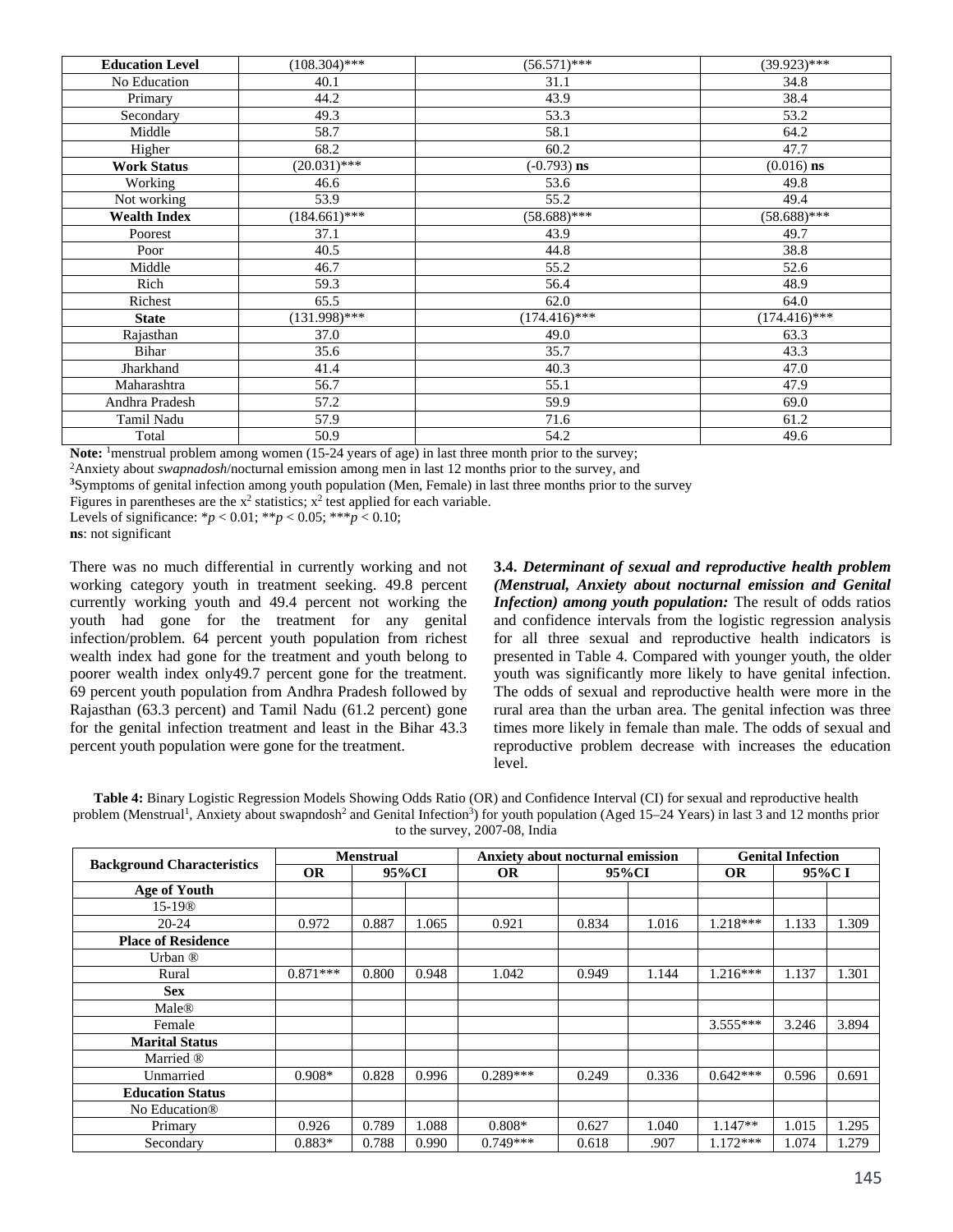| Middle              | $0.867*$   | 0.756 | 0.994 | $0.653***$ | 0.533 | .799  | $1.126**$  | 1.011 | 1.254 |
|---------------------|------------|-------|-------|------------|-------|-------|------------|-------|-------|
| Higher              | $0.822**$  | 0.687 | 0.983 | $0.684***$ | 0.543 | .860  | $.840**$   | .721  | .978  |
| <b>Religion</b>     |            |       |       |            |       |       |            |       |       |
| <b>Hindu®</b>       |            |       |       |            |       |       |            |       |       |
| Muslim              | 0.939      | 0.832 | 1.060 | 0.938      | 0.816 | 1.078 | $1.227***$ | 1.118 | 1.347 |
| Others              | 1.117      | 0.966 | 1.290 | 1.019      | 0.844 | 1.229 | 0.959      | 0.846 | 1.086 |
| Caste               |            |       |       |            |       |       |            |       |       |
| SC/ST/VJT®          |            |       |       |            |       |       |            |       |       |
| OBC                 | 1.148***   | 1.046 | l.260 | 1.054      | 0.949 | 1.170 | $0.880***$ | 0.818 | 0.947 |
| General             | $1.212***$ | 1.078 | 1.362 | $1.216***$ | 1.069 | 1.383 | $0.792***$ | 0.717 | 0.875 |
| <b>Work Status</b>  |            |       |       |            |       |       |            |       |       |
| Working®            |            |       |       |            |       |       |            |       |       |
| Not Working         | $1.223***$ | 1.127 | 1.327 | $1.252***$ | 1.135 | 1.382 | $0.846***$ | 0.792 | 0.904 |
| <b>Wealth Index</b> |            |       |       |            |       |       |            |       |       |
| Poorest®            |            |       |       |            |       |       |            |       |       |
| Poor                | 1.096      | 0.960 | 1.252 | 1.102      | 0.922 | 1.317 | 0.992      | 0.895 | 1.099 |
| Middle              | 1.043      | 0.914 | 1.191 | 1.151      | 0.965 | 1.372 | 1.031      | 0.929 | 1.144 |
| Rich                | 1.089      | 0.946 | 1.253 | 1.077      | 0.903 | 1.284 | 1.003      | 0.898 | 1.121 |
| Richest             | 1.005      | 0.863 | 1.170 | 1.010      | 0.839 | 1.216 | 0.941      | 0.833 | 1.064 |
| <b>States</b>       |            |       |       |            |       |       |            |       |       |
| Rajasthan®          |            |       |       |            |       |       |            |       |       |
| <b>Bihar</b>        | $0.524***$ | 0.452 | 0.606 | 1.011      | 0.865 | 1.180 | $1.842***$ | 1.663 | 2.040 |
| Jharkhand           | $0.467**$  | 0.404 | 0.538 | 0.967      | 0.839 | 1.113 | $1.609***$ | 1.453 | 1.781 |
| Maharashtra         | $0.237***$ | 0.206 | 0.272 | $0.638***$ | 0.556 | 0.731 | 1.379***   | 1.234 | 1.541 |
| Andhra Pradesh      | $0.434***$ | 0.376 | 0.500 | 1.124      | 0.975 | 1.295 | $0.783***$ | 0.696 | 0.880 |
| Tamil Nadu          | $0.609***$ | 0.523 | 0.710 | $0.668***$ | 0.579 | 0.771 | 1.809***   | 1.629 | 2.008 |

**Note:** <sup>1</sup>menstrual problem among women (15-24 years of age) in last three month prior to the survey;<br><sup>2</sup>Anxiety about swapnadosh/nocturnal emission among men in last 12 months prior to the survey and,<br><sup>3</sup>Symptoms of geni

®: \**p* < 0.01; \*\**p* < 0.05; \*\*\**p* < 0.10;

**ns**: not significant

Youth who belonged to general caste were more likely to have menstruation related problem and anxiety about nocturnal emission than its reference category. However, it is less likely in genital infection. Not working was significantly and positively associated with the menstruation related problem and anxiety about nocturnal emission. However, it was negatively associated with genital infections. There was no significant differential found in sexual and reproductive health problem and wealth status of the household. Sexual and the reproductive problem were significantly associated with states. Odds of menstrual related problem seventy-five percent less likely in Maharashtra and it was forty percent less likely in Anxiety about nocturnal emission. The odds of youth reported any genital infection was about 20 percent less likely in Andhra Pradesh than its counterparts.

**4. Discussion:** The result has illustrated that sexual and reproductive health status of youth are varied by their background characteristics. The most important variables that influence the reproductive and sexual status were age, sex, place of residence, marital status, educational level, wealth status and their states of residence. Females were much at verge of threat in their heath condition and reported that they were four times more sufferers of genital infections than their counterparts. It might be their shyness of exposure of their health problem  $[29]$ . While in receiving the health treatment, literatures of developing countries suggested that generally girls were paying more attention in their health status and health care services  $[30, 31]$  which is looking contrast in this study. Urban resident and as well as unmarried youth were about three times higher prevalence of nocturnal emission. This

might be because of having higher exposure of porn movies and port websites in unmarried and urban youth. Education and wealth has positively associated with nocturnal emission and negatively related with genital infections. Uneducated or less educated and poor wealth quintile youth population had higher risk of sexual and reproductive health problems and it shows that education and economic condition are the key factors for health status as well accessing the health services. Caste has associated with genital infection and results shown that lower caste has higher Sexual and reproductive health problem reported than general caste. The similar result has been found that other literatures [32-34]. Married youth were about double reported having the problem of genital infections and similar finding occurred for older aged youth too  $[35, 36]$ . It might be cause that they were less aware about the hygienic practices of sexual and reproductive health and being indulge into sexual relation higher chances of infection by through their respective partners. By state, it was found that menstruation problem was highest in Maharashtra and lowest in Rajasthan; Maharashtra and Tamil Nadu has higher nocturnal emission reported than other remaining states and genital infection were highest reported in Bihar and lowest in Andhra Pradesh. It might be the possibility that the state have higher level of education in youth and much awareness about sexual and reproductive health problems, they had well reported their problem like Maharashtra and Tamil Nadu, which contrast to that Rajasthan where only 6% youth females had reported menstruation problem were the cause of under-reporting due to their shyness [29].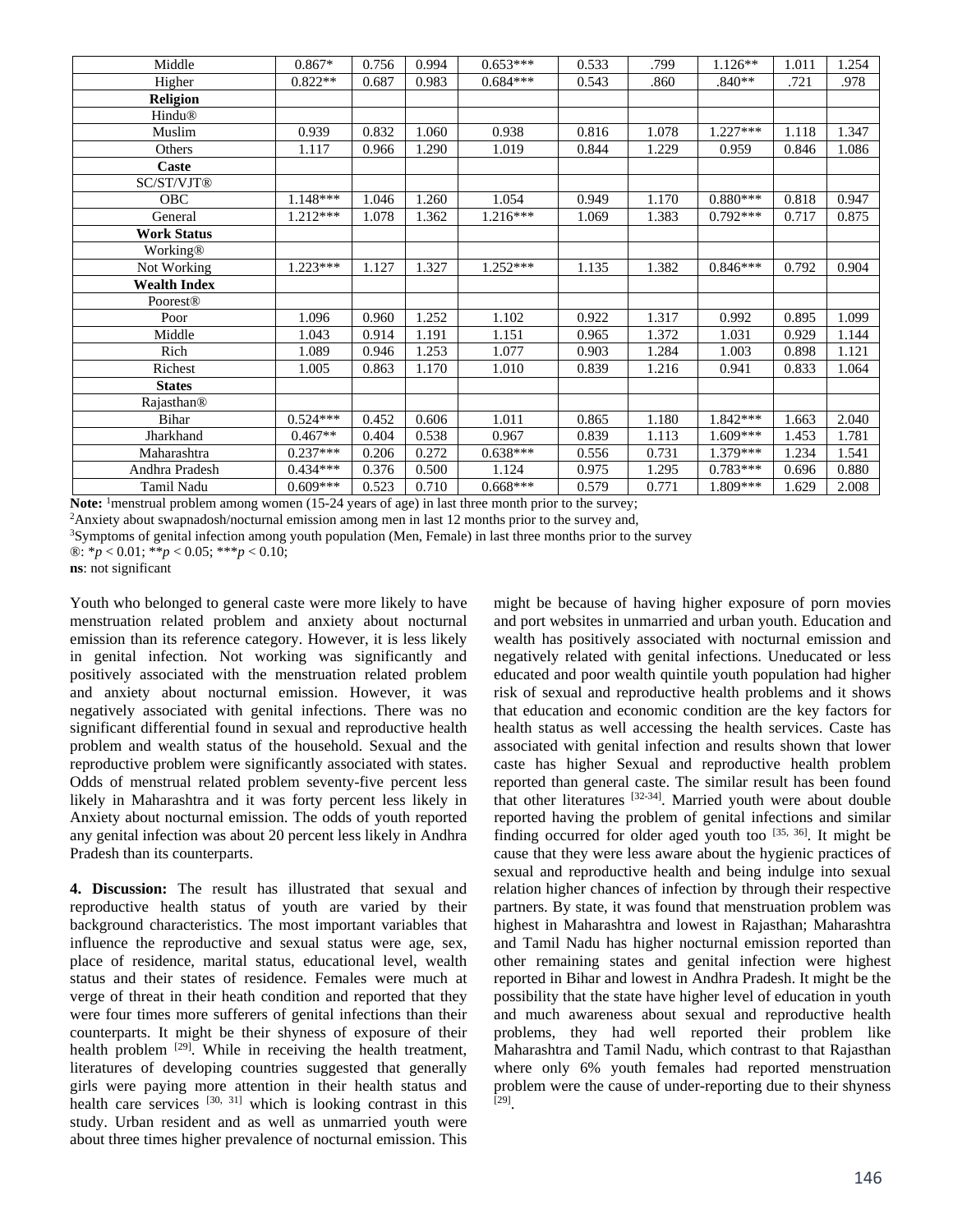**5. Conclusion:** This study advocates that, youth population has at the verge of threatening of sexual and reproductive health problems. This is not only because of the scarcity of health facility but also the lack of proper knowledge about sexual reproductive health and a huge barrier of shyness in the way of proper communication about sexual and reproductive health problem towards health providers, society along with inside as well as outside the family. Study suggest that the Government should execute some youth concentric policy which may work at ground level to educate about sexual health and also make sure the involvement of school, family and society to reduce the communication barrier about sexual health with their youngsters.

**6. Acknowledgement:** We are thankful to 'IIPS, Mumbai' and 'Population Council' for their valuable survey data source *"Youth in India: Situation and Needs".* The financial support was given by the Packard and MacArthur Foundations. A formal written consent was obtained, and ethical issues were taken care of before interviewing the respondent in the survey. Moreover, this study is based on anonymous public use datasets with no identifiable information on the survey participants.

## **7. Reference**

- 1. Paudel D.P., Paudel L. Perceived behavior and practices of adolescents on sexual and reproductive health and associated factors in Kathmandu, Nepal. Muller Journal of Medical Science Research [serial online] 2014 [cited Nov 25]2015; 5:106-12. Available from: http://www.mjmsr.net/text.asp?2014/5/2/106/135736
- 2. Jejeebhoy Shireen J. Sexual and Reproductive Health of Young People: Expanding the Research and Program Agenda; Prepared for the David and Lucile Packard Foundation Population Program Review Task Force Population Council, New Delhi; January, 2006. [cited 2015 Nov 25];

http://hivhealthclearinghouse.unesco.org/sites/default/file s/resources/bie\_pop\_rev\_jejeebhoy.pdf

- 3. FHI 360. Adolescent and Youth Sexual and Reproductive Health: Taking Stock in Kenya, December, 2011 [cited 2015 Nov 25]; http://www.fhi360.org/sites/default/files/media/document s/youth-sexual-reproductive-health-kenya-phase1.pdf
- 4. Makona E, Opudo C, Karechio E, Maisori T. National youth shadow report: Progress made on the 2001 UNGASS Declaration of commitment on HIV/AIDS. Kenya). New York Global Action Network, Global Youth Coalition on HIV/AIDS,.2008
- 5. Republic of Kenya. National Guidelines for Youth Friendly Services - YFS, 2005
- 6. United Nations. Report of the International Conference on Population and Development, Cairo, September 1994 (New York: United Nations, 1995), 5-13.
- 7. Mishra SK, Mukhopadhyay S. Socioeconomic Correlates of Reproductive Morbidity among Adolescent Girls in Sikkim, India Asia Pac J Public Health. 2012; 24(1):136- 150.
- 8. Kulkarni MV, Durge PM. Reproductive health morbidities among adolescent girls: Breaking the silence. Ethno Med 2011; 5(3):165-168.
- 9. Bang RA, Bang AT, Baitule M, Choudhary YS, Tale O. High Prevalence of Gynaecological Diseases in Rural Indian Women, The Lancet 1989; 14:85-88.
- 10. Oomman N. (Ed). A decade of research on Reproductive Tract Infections and Other Gynaecological Morbidity in India: What we know and what we don't know, New Delhi: Rawat Publications, 2000.
- 11. Dixon-Mueller R, Wasserheit J. The Culture of Silence: Reproductive tract infections among Women in the Third World, New York: International Women's Health Coalition, 1991.
- 12. Rowley J, Berkley S. Sexually transmitted diseases. In: CJL Murray and AD Lopez. (Ed). Health dimensions of sex and reproduction: the global burden of sexually transmitted diseases, HIV, maternal conditions, prenatal disorders, and congenital anomalies, Cambridge: Harvard University Press, 1998.
- 13. UNICEF. Adolescents: An Age old opportunity. Division of Communication, 2011, New York, UNICEF, The state of the world's children, 2011.
- 14. Census of India. Registrar General of India, 2011.
- 15. World Health Organisation. Sexually transmitted infections and other reproductive tract infections- a guide to essential practice, Department of Health and Research, WHO, Geneva, 2005.
- 16. World Health Organization. Adolescent health and development: the key to the future. Geneva: WHO, Global Commission on Women's Health, 1995.
- 17. Clark, Shelley. Early marriage and HIV risks in sub-Saharan Africa. Studies in Family Planning 2004; 35- 3:149-160.
- 18. Patel V. G. Andrew. Gender, sexual abuse and risk behaviors in adolescents: A cross-sectional survey in schools in Goa, The National Medical Journal of India. 2001; 14(5):263-267.
- 19. Adhikari RK. Early marriage and childbearing: Risks and consequences. In S. Bott *et al*. (Ed). Towards Adulthood: Exploring the Sexual and Reproductive Health of Adolescents in South Asia, Geneva: World Health Organisation, 2003.
- 20. Barua A, K. Kathleen. Reproductive health-seeking by married adolescent girls in Maharashtra, India. Reproductive Health Matters 2001; 9 (17):53-62.
- 21. Alan Guttmacher Institute. Early Childbearing in Nigeria: A continuing challenge. Alan Guttmacher Institute Research in Brief, 2004, 2.
- 22. Population Reference Bureau (PRB). The World's Youth (Washington DC, Population Reference Bureau, Measure Communication), 2000.
- 23. National Research Council and Institute of Medicine. Growing Up Global: The Changing Transitions to Adulthood in Developing Countries, Panel on Transitions to Adulthood in Developing Countries (C. B. Lloyd, Ed). Committee on Population and Board on Children, Youth and Families. Division of Behavioral and Social Sciences and Education, Washington, DC: National Academies Press, 2005.
- 24. Islam M, Kane T.T, Barkat-e-khuda, Reza M.M,Hossain M.B. Determinants of Contraceptive Use among Married Teenage Women and Newlywed Couples. Working Paper, Dhaka: International Centre for Diarrhoeal Disease Research, 1998.